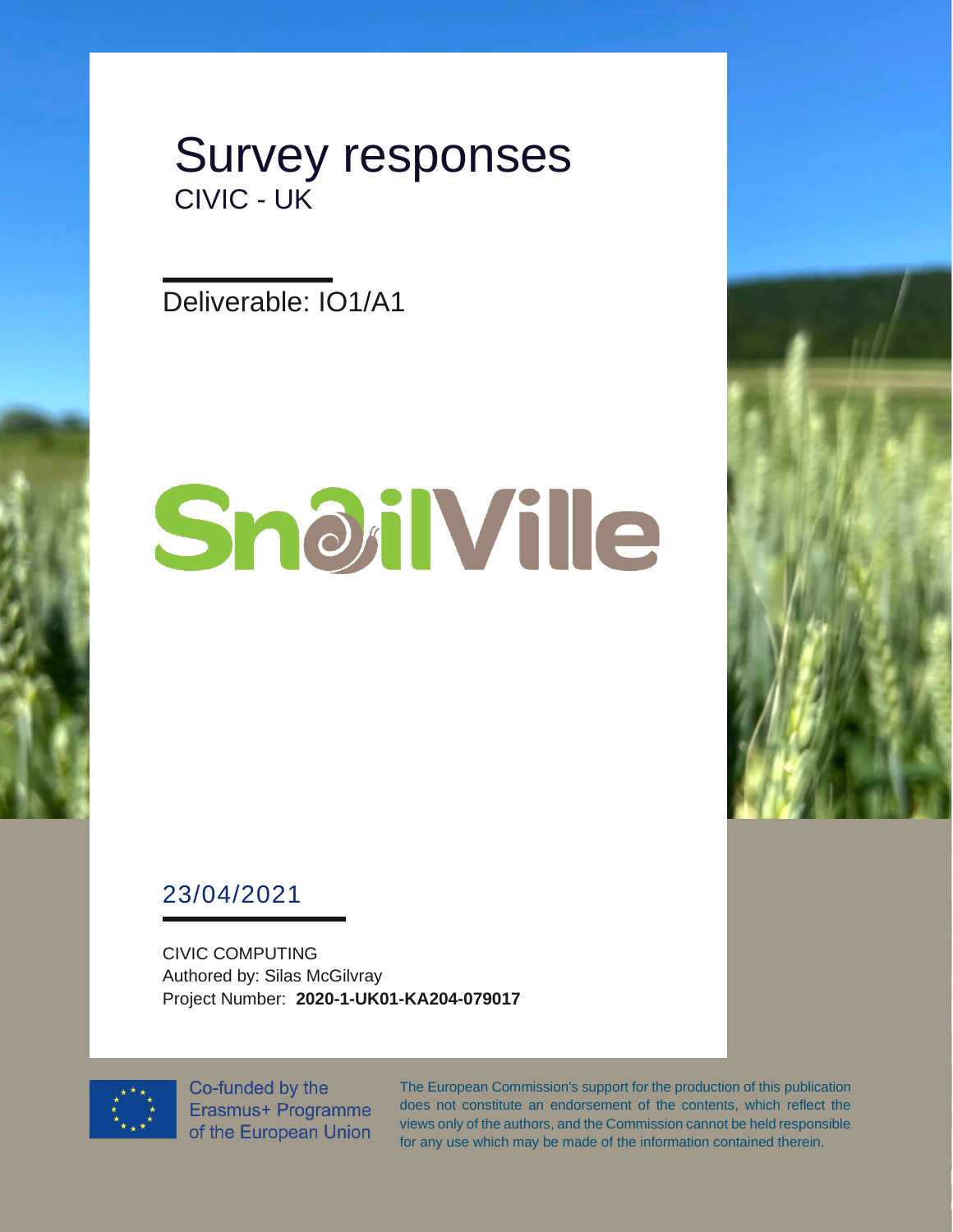



## **REVISION HISTORY**

| <b>Version</b> | <b>Date</b> | <b>Author</b> | <b>Description</b> | <b>Action</b> | <b>Pages</b> |
|----------------|-------------|---------------|--------------------|---------------|--------------|
| 1.0            | 23/04/2021  | <b>CIVIC</b>  | Creation           |               | <b>TBS</b>   |
|                |             |               |                    |               |              |
|                |             |               |                    |               |              |

(\*) Action:  $C =$  Creation, I = Insert, U = Update, R = Replace, D = Delete

## **REFERENCED DOCUMENTS**

|   | <b>Reference</b>         | <b>Title</b>        |
|---|--------------------------|---------------------|
|   | 2020-1-UK01-KA204-079017 | SnailVille Proposal |
| - |                          |                     |

## **APPLICABLE DOCUMENTS**

| ID       | <b>Reference</b> | <b>Title</b> |
|----------|------------------|--------------|
|          |                  |              |
| <u>_</u> |                  |              |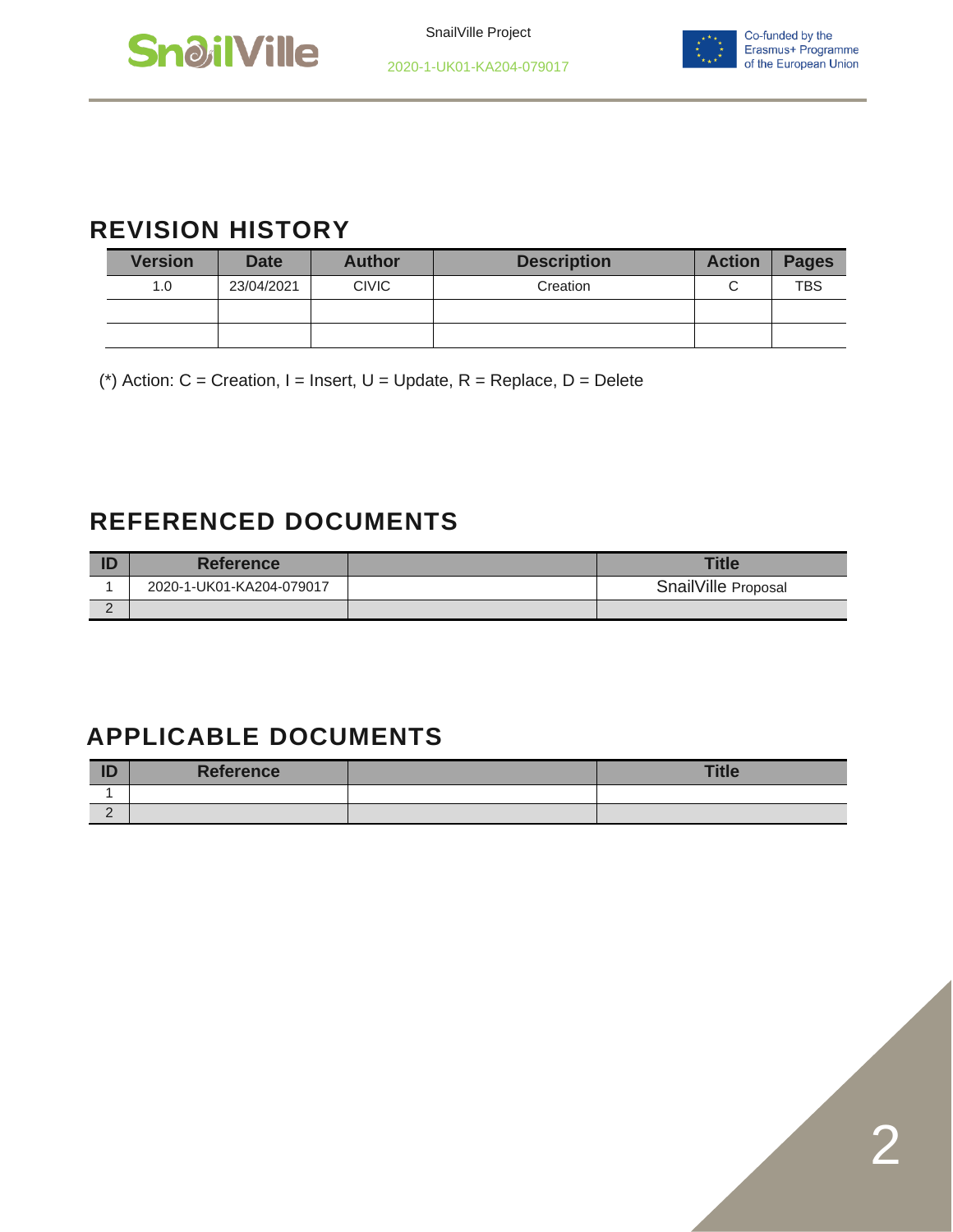





## **Contents**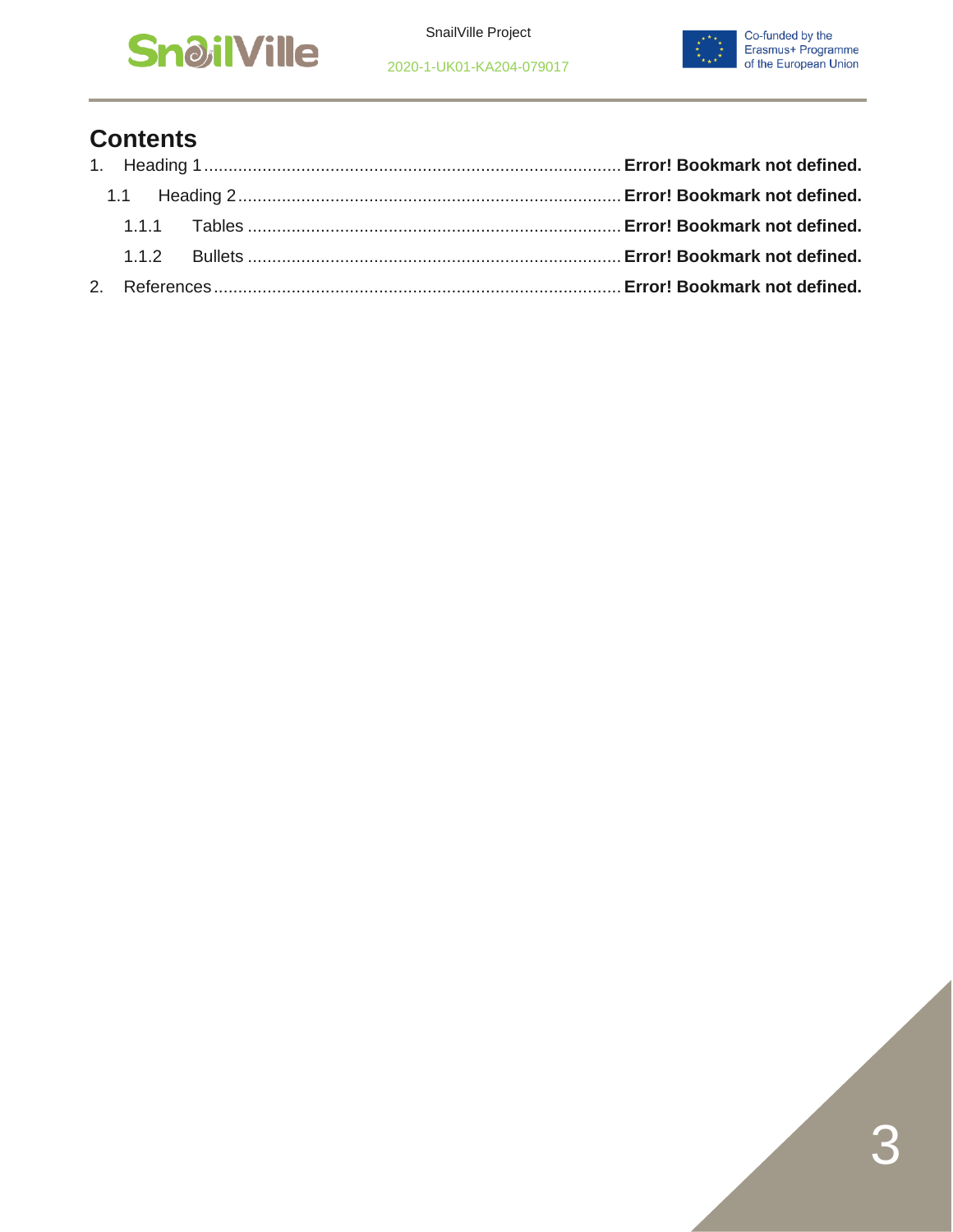

2020-1-UK01-KA204-079017



.<br>4

# **Overview**

This document provides a summary and brief analysis of the results of a survey disseminated by CIVIC Computing for the purposes of research as part of the Snailville project. Following the desk research undertaken on snail farming in the UK for this same project by CIVIC, the survey was intended to verify and build on the resultant findings.

Although 30 was the original aim for the number of respondents, CIVIC managed only 24. With that being said, this is likely as much a reflection of the fact that there is almost no culture of snail farming established in Scotland, with no notable commercial enterprises in heliculture discoverable in the country and those very few that exist in England and the broader UK proving fruitless in terms of seeking respondents.

This overall trend was also reflected in the responses received: respondents tended to be casual snail farmers or only considering taking up snail farming. There were no owners or employees of fully professional snail farms. Furthermore, in general, responses reflected the comparatively small role that heliculture plays in the UK.

# 2. Responses

## **2.1 Participant information**

The first part of the survey asked the participants about themselves – their country, age, and involvement with snail farming. Needless to say, all respondents included in this survey reported being based in the UK, and as mentioned, all were either amateur snail farmers or not yet snail farmers but only considering it. Among these, almost all were considering heliculture in some capacity - only four had actually taken up the practice, of which none export their produce.

There was a little more variation in terms of age, although most respondents were relatively young. There were no participants who reported being over 55, and only one who reported being over 44. Of the rest, most were between 25 and 35, with the remainder either younger or in the decade immediately older.

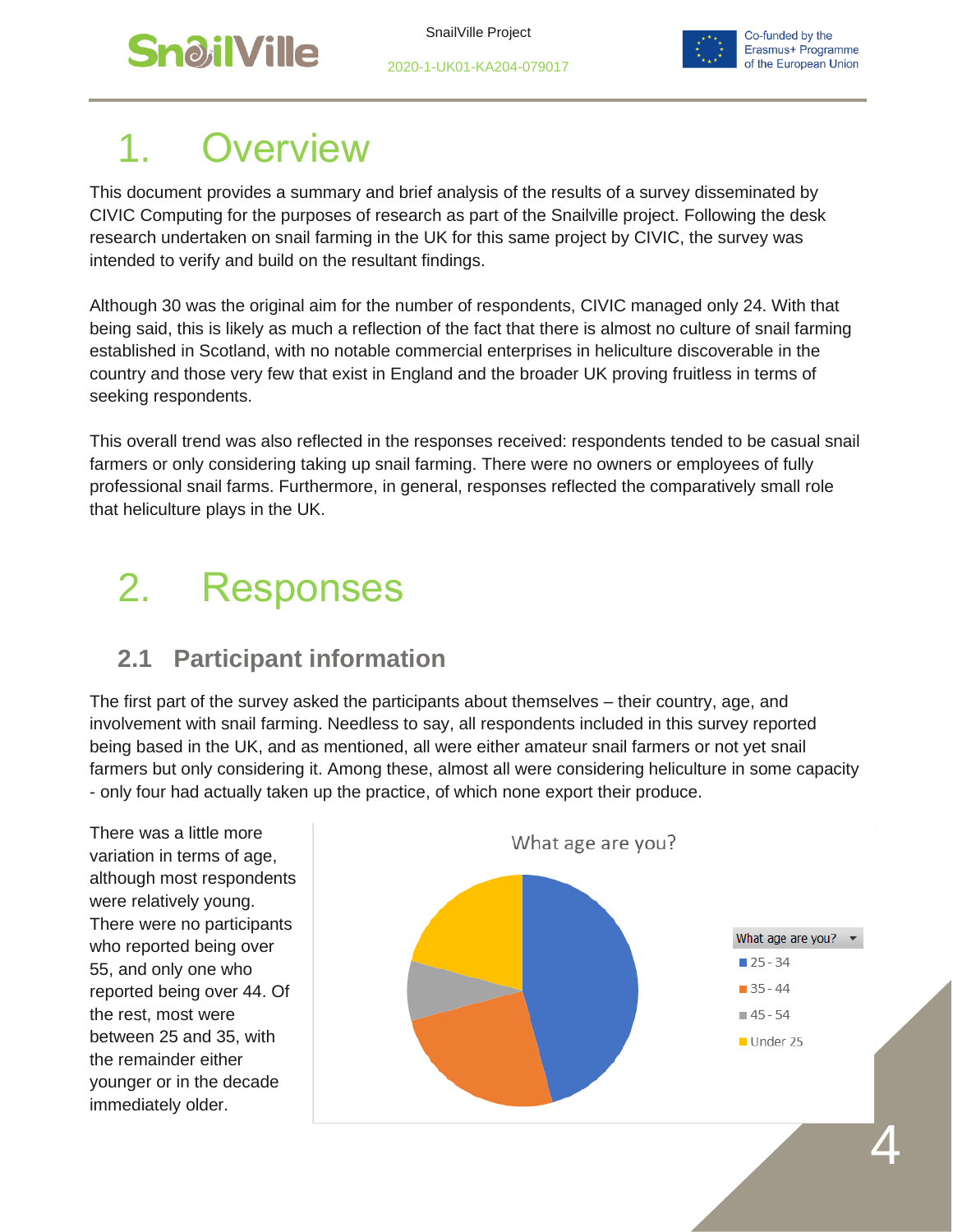

2020-1-UK01-KA204-079017



# **2.2 Training and support**

The next section of the survey focused on the sort of training, support and guidance that the participants had received. The initial question in this section asked them what training respondents had undertaken, with most indicating that they had not had any. Only seven indicated that they had undergone some form of training, with four saying they had done an online training based abroad and the remaining three having done a training organised by another heliculture business.

Following this, a plurality of 11 people indicated that they had received some guidance on legislation and standards relevant to snail farming, although it wasn't very helpful, and a further 10 people reporting that they had received none at all. This left only three people fully satisfied with the guidance they had received in this area.



The final question in this section concerned the importance respondents thought agricultural knowledge and skills held for being a snail farmer. Here answers varied considerably, although the trend was towards greater importance: only three people – 12.5% - gave an answer lower than three, and there were no ones at all.

## **2.3 Factors in and barriers to success**

The penultimate section asked respondents to evaluate the reasons for which snail farms in their country failed to attain success, and then the reason that such businesses did become successful.

The results to this first question again indicate a broad range of responses – most likely due to the fact that respondents could pick any number of answers they pleased. There remained, however, clear favourites: of 11 potential answers, only five were chosen by 50% of respondents or higher. These responses were, in order of popularity: lack of demand, lack of guidance of support, lack of available trainings, insufficient funds and investment, and complexity or insufficient knowledge of snail

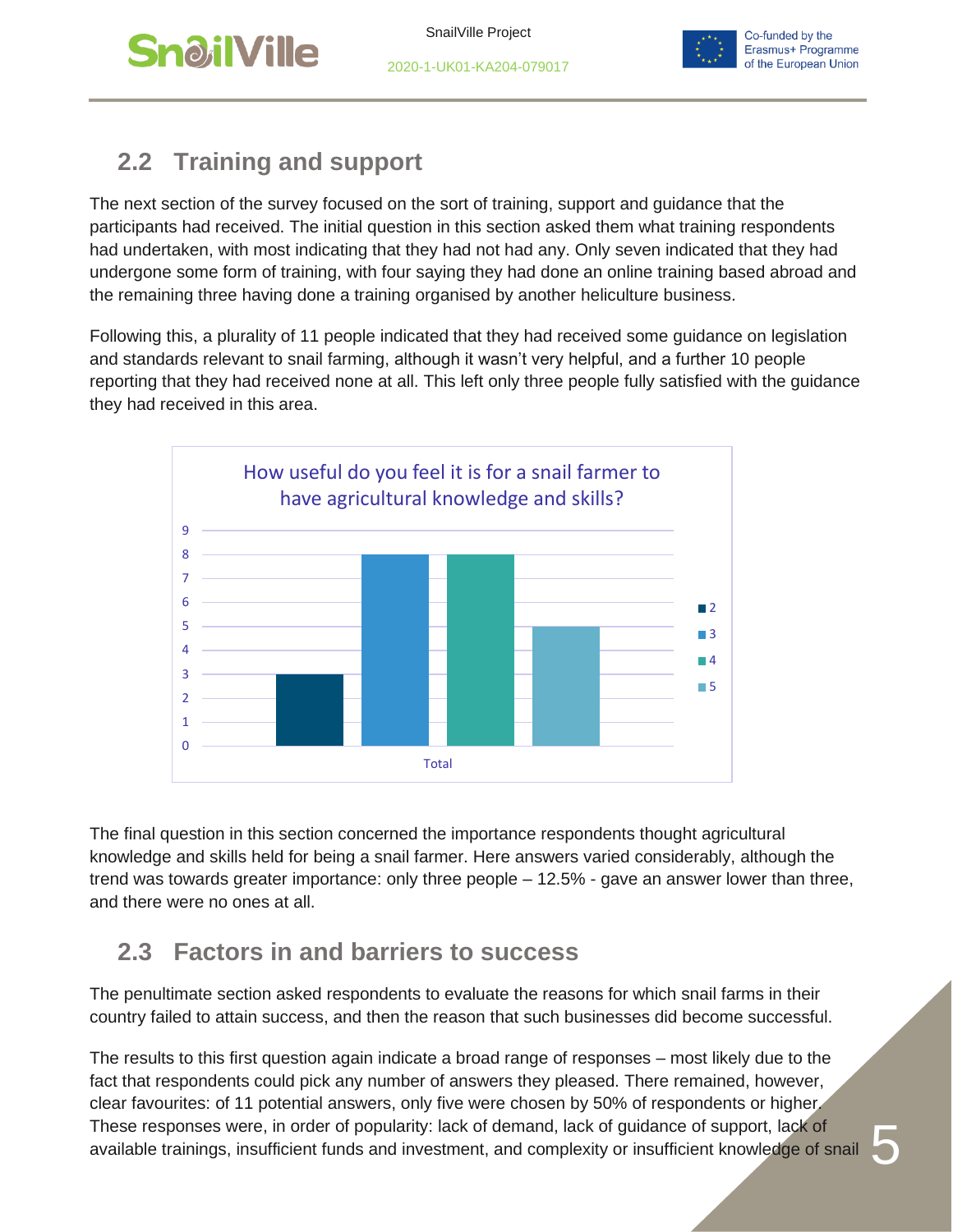

SnailVille Project



Co-funded by the Erasmus+ Programme of the European Union

rearing and breeding. The prominence of these responses is entirely consistent with the other answers from this survey, painting a picture of an industry severely restrained by the lack of demand and cultural appeal – even awareness – of snails as an agricultural product.



Factors in the industry's success, as might be expected, given such a trend, were generally not all that positive. "Major factor" was only chosen five times, across 23 respondents all answering seven questions in this area; that being said, "significant factor" was considerably more popular, being chosen on 18 occasions. "Minor factor" was by far the most popular response across all questions aside from the first – only "strong culture of indoor farming" had a different plurality insofar as the response to this question was somewhat more positive. Its most popular response was moderate, followed by significant, with minor only in third place. This made it easily the most positively received question overall, with natural ecosystem and climate as well as good organic farming and good quality trainings also being ranked highly – at least relative to the other statements. Other than this, the statements had largely similar responses, with the notable exception of "strong demand, national culture of snail consumption", which was considered strikingly less of a success factor comparative to the others.

## **2.4 Most helpful training areas**

The final question asked was about the topics that respondents felt would be most useful to learn about. Here all areas were represented, and represented reasonably well, though of course some topics were more popular than others. Most notably, 70% and 80% of respondents said they would find financial and technical aspects of setting up a snail farm and commercial concerns such as marketing and promotion respectively helpful. A majority were also interested in the construction of cages, breeding and reproduction, and the selection of foundation stock, with the remaining two topics scoring around 40% of respondents.